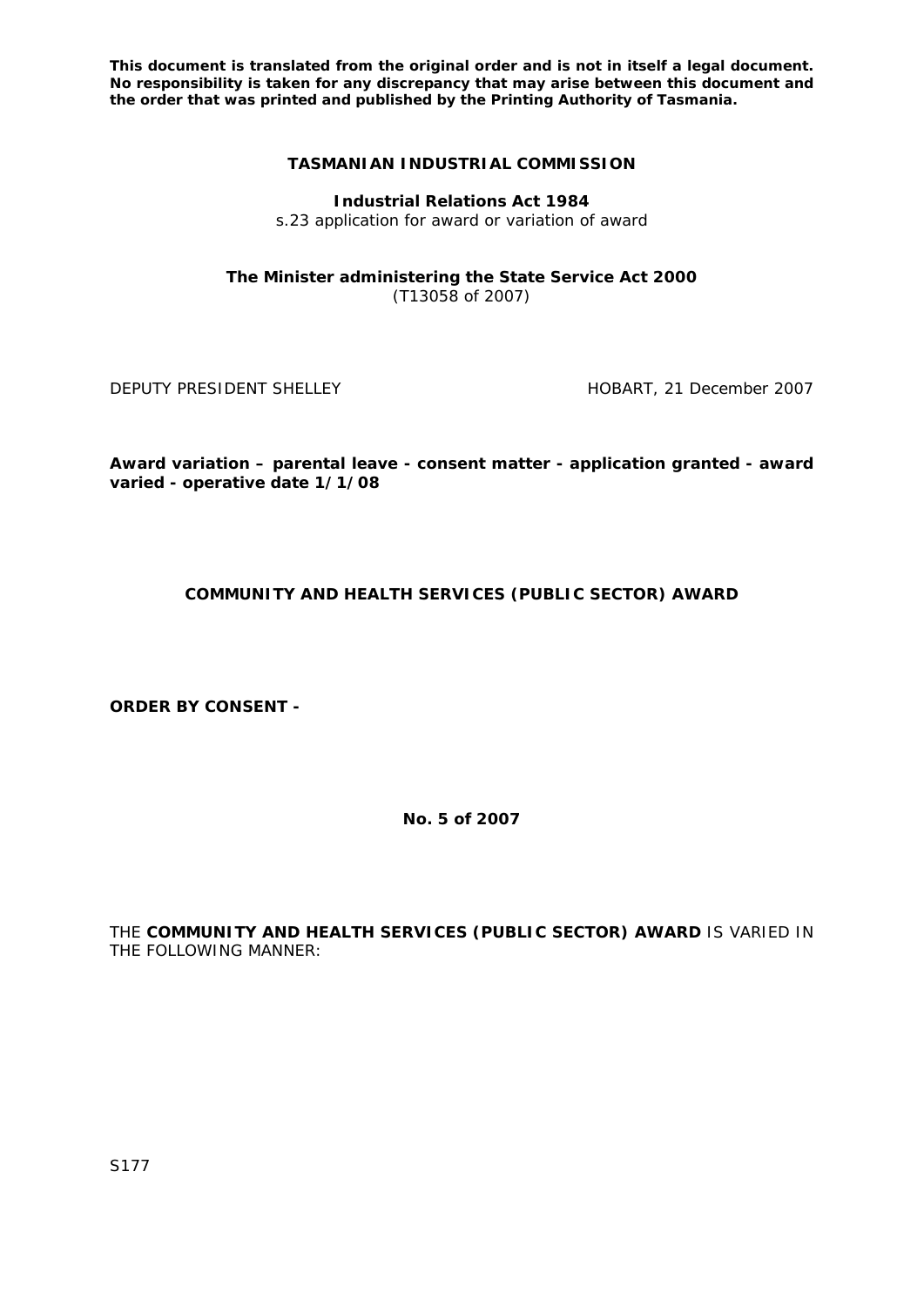## **By inserting a new Clause 24 – Parental Leave as follows:**

## **"24 PARENTAL LEAVE**

Subject to the terms of this clause employees are entitled to maternity, paternity and adoption leave and to work part-time in connection with the birth or adoption of a child.

#### (a) Definitions

For the purposes of this clause:

- (i) **'Child'** means a child of the employee under the age of one year except for adoption of a child where 'child' means a person under the age of five years who is placed with the employee for the purposes of adoption other than a child or step child of the employee or of the spouse or a child who has previously lived continuously with the employee for a period of sixth months.
- (ii) For the purposes of this clause, **'continuous service'** is work for an employer on a regular and systematic basis including any period of authorised leave or absence.
- (iii) **'Eligible casual employee'** means a casual employee employed during a period of at least 12 months, either:
	- (1) on a regular and systematic basis for several periods of employment; or
	- (2) on a regular and systematic basis for an ongoing period of employment, and who has, but for the pregnancy or the decision to adopt, a reasonable expectation of ongoing employment.
- (iv) **'Employee'** includes full time, part time, permanent, fixed term and "eligible" casual employees.
- (v) **'Expected date of birth'** means the day certified by a medial practitioner to be the day on which the medical practitioner expects the employee or the employee's spouse, as the case may be, to give birth to a child.
- (vi) **Normal rate of pay** means an employee's rate of salary and includes allowances **(excluding shift or weekend allowances, overtime or penalties)** which would have continued to be paid but for taking parental leave.

The normal rate of pay for a part-time employee with variable hours of work is calculated as the greater of the following:

(1) the average of the hours worked by the employee over the preceding 12 months or;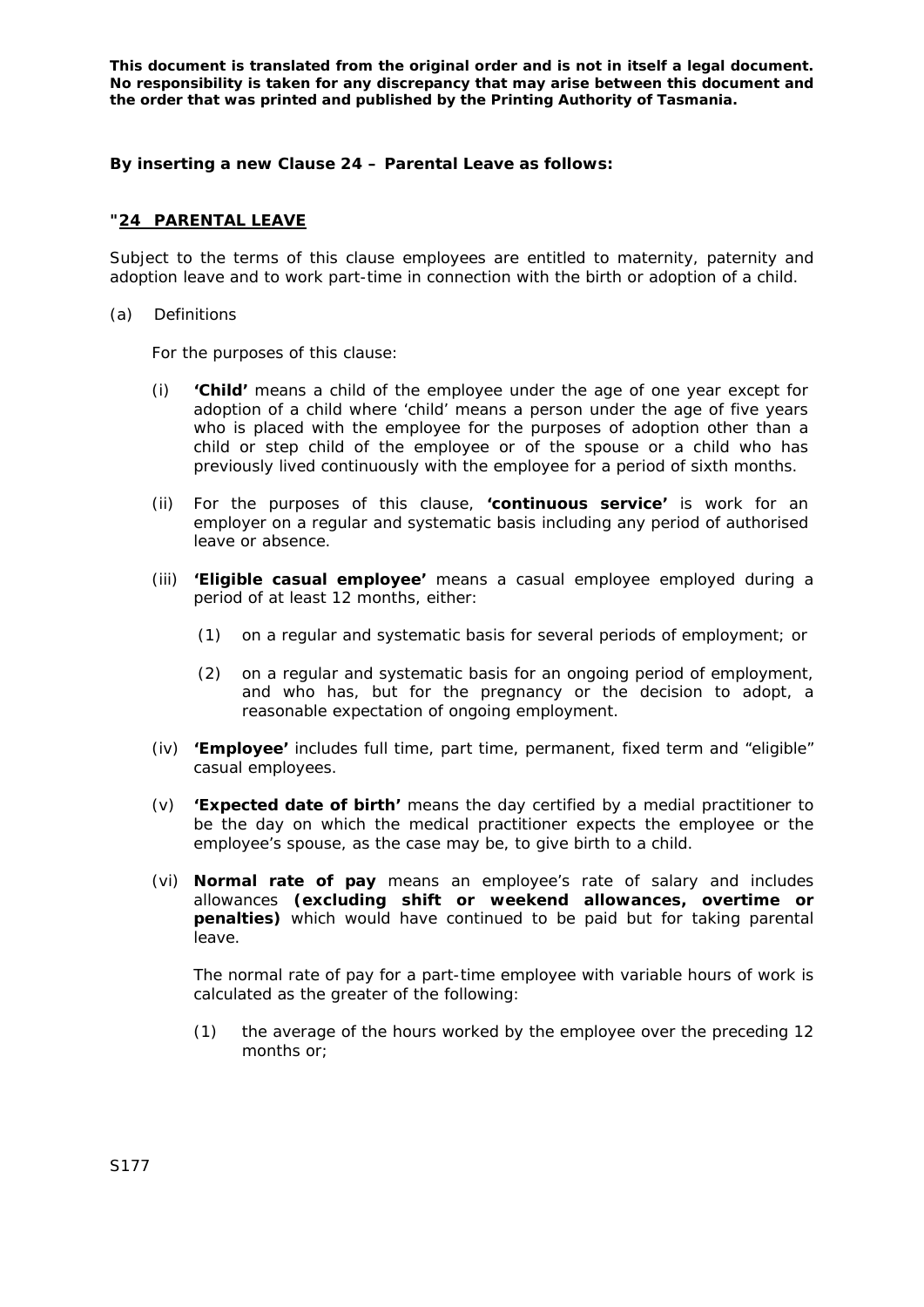- (2) the actual hours of work at the time of commencement of leave.
- (vii) **'Parental Leave'** means adoption leave, maternity leave, special maternity leave and paternity leave, as appropriate.
- (viii) **'Personal Leave'** for the purposes of this clause means absence due to personal illness or injury.
- (ix) **Spouse'** means a person who is married or a person who is in a significant relationship within the meaning of the *Relationships Act 2003.*  A 'significant relationship' is a relationship between two adult persons who:
	- (1) have a relationship as a couple; and
	- (2) are not married to one another or related by family.
- (x) **'Primary Care Giver'** means a person who assumes the principal role of providing care and attention to a child. The employer may require confirmation of primary care giver status.
- (xi) **'State Service'** means an organisation listed in Schedule 1 of the *State Service Act 2000*
- (b) Entitlement
	- (i) After 12 months continuous service parents are entitled to a combined period of up to 52 weeks unpaid parental leave on a shared basis in relation to the birth or adoption of a child. For females, maternity leave may be taken and for males paternity leave may be taken. Adoption leave may be taken in the case of adoption.
	- (ii) Parental leave is only available to one parent at a time in a single unbroken period, except both parents are entitled to access simultaneous parental leave in the following circumstances:
		- (1) for maternity and paternity leave an unbroken period of up to one week at the time of the birth of the child which includes one day of paid leave for the partner to attend the birth of the child;
		- (2) for adoption leave an unbroken period of up to three weeks at the time of placement of the child.
	- (iii) Right to request
		- (1) An employee entitled to parental leave pursuant to the provisions of this clause may request the employer to allow the employee: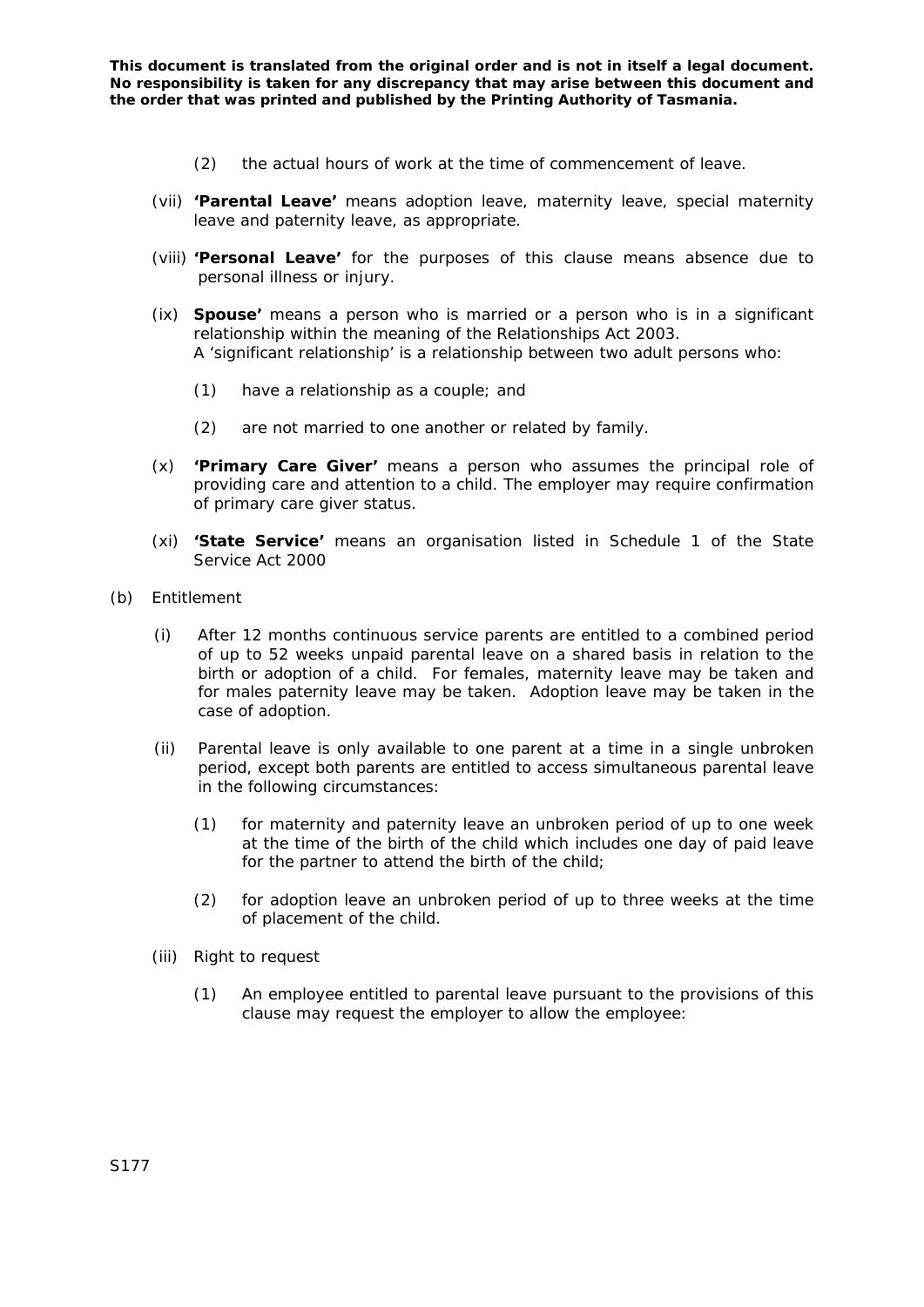- (A) to extend the period of simultaneous unpaid parental leave provided for in this clause up to a maximum of eight weeks; and/or
- (B) to extend the period of unpaid parental leave provided for in this clause by a further continuous period of leave not exceeding 12 months;

to assist the employee in reconciling work and parental responsibilities.

- (2) The employer is to consider a request, according to this clause and having regard to the employee's circumstances and, provided the request is genuinely based on the employee's parental responsibilities, may only refuse the request on reasonable grounds related to the effect on the workplace or the employer's business. Such grounds might include cost, lack of adequate replacement staff, loss of efficiency and the impact on customer service.
- (iv) An employee is eligible, without resuming duty, for subsequent periods of parental leave in accordance with the provisions of this clause.
- (v) An employee employed for a fixed term contract has the same entitlement to parental leave, however the period of leave granted is not to extend beyond the term of that contract.
- (c) Maternity Leave
	- (i) After twelve months continuous service an employee is entitled to 12 weeks paid maternity leave which forms part of the 52 week entitlement provided in clause (b)(i).
	- (ii) The rate of pay for the period of paid absence is the normal rate of pay, as defined, for that employee.
	- (iii) An employee is to provide written notice to the employer in advance of the expected date of commencement of parental leave. The notice requirements are:
		- (1) at least ten weeks notice of the expected date of birth in a certificate from a registered medical practitioner stating that the employee is pregnant;
		- (2) at least four weeks notice of the date on which the employee proposes to commence maternity leave and the period of leave to be taken.
		- (3) particulars of any period of paternity leave sought or taken by her spouse.
	- (iv) An employee is not in breach of this clause if failure to give the required notice is due to confinement occurring earlier than the presumed date.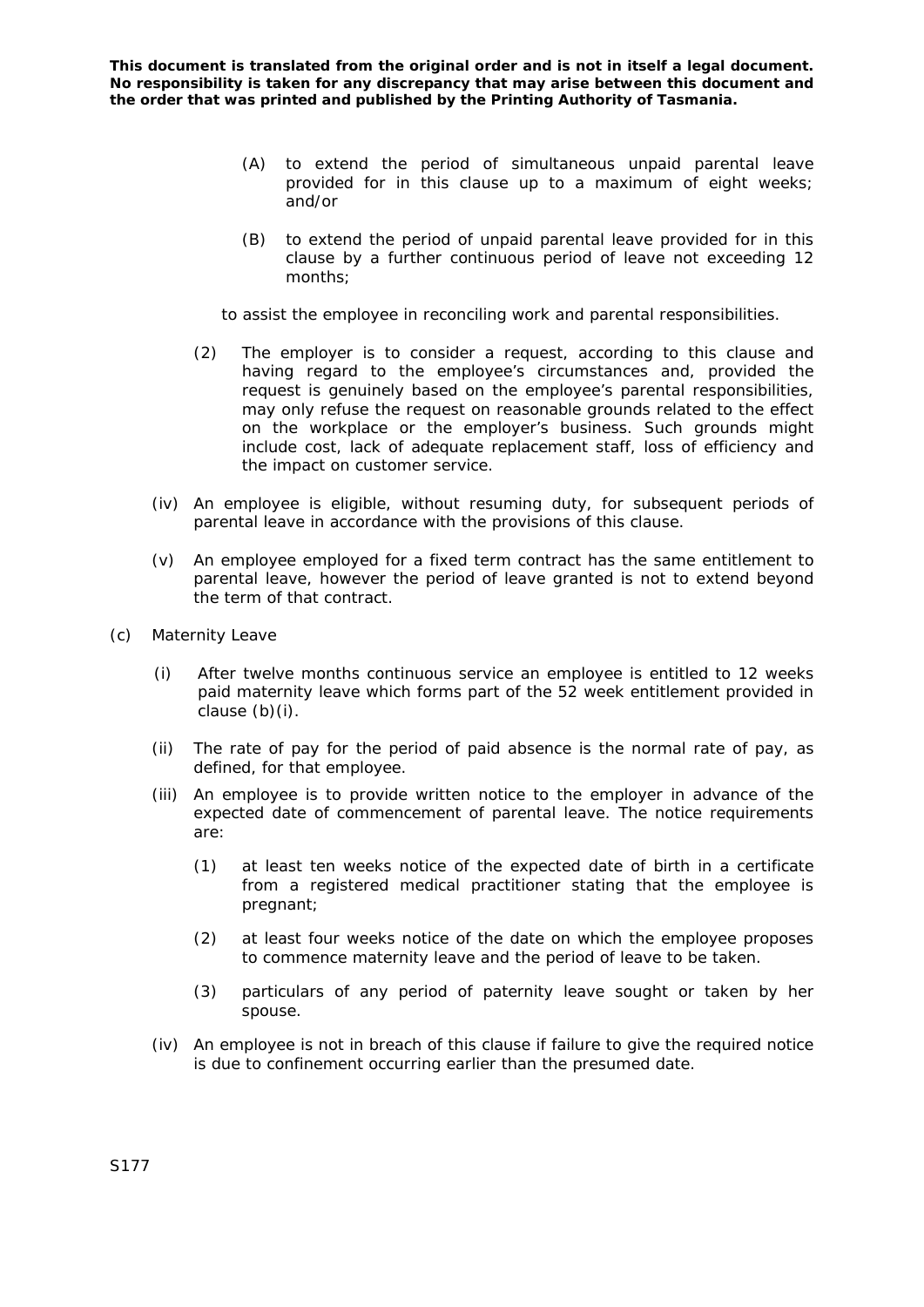- (v) Subject to sub-clause(c)(i) and unless agreed otherwise between the employer and employee, an employee may commence maternity leave at any time within six weeks immediately prior to the expected date of birth.
- (vi) An employee who continues to work within the six week period immediately prior to the expected date of birth, or an employee who elects to return to work within six weeks after the birth of the child is required to provide a medical certificate to the employer stating that she is fit to work on her normal duties.
- (d) Special Maternity Leave
	- (i) An employee who has not yet commenced maternity leave and who suffers an illness related to her pregnancy or is required to undergo a pregnancy related medical procedure is to be granted any paid personal leave to which she is entitled and such further unpaid special maternity leave as a registered medical practitioner certifies as necessary before her return to work.
	- (ii) Where a pregnancy related illness or medical procedure is continuous with the commencement of maternity leave the aggregate of paid personal leave, special maternity leave and parental leave, including parental leave taken by a spouse, is not to exceed 52 weeks.
	- (iii) Where the pregnancy of an employee terminates other than by the birth of a living child, not earlier than 20 weeks before the expected date of birth the employee is entitled to up to 52 weeks parental leave, including 12 weeks paid maternity leave, certified as necessary by a registered medical practitioner.
- (e) Paternity Leave

An employee is to provide to the employer at least ten weeks notice prior to each proposed period of paternity leave, with:

- (i) a certificate from a registered medical practitioner which names the other parent, states that she is pregnant and the expected date of confinement, or states the date on which the birth took place; and
- (ii) An employee is to provide written notice to the employer in advance of the expected date of commencement of parental leave. The notice requirements are:
	- (1) the proposed dates to start and finish the period of paternity leave; and
	- (2) that the period of paternity leave will be taken to become the primary care-giver of a child; and
	- (3) particulars of any period of parental leave sought or taken by the other parent.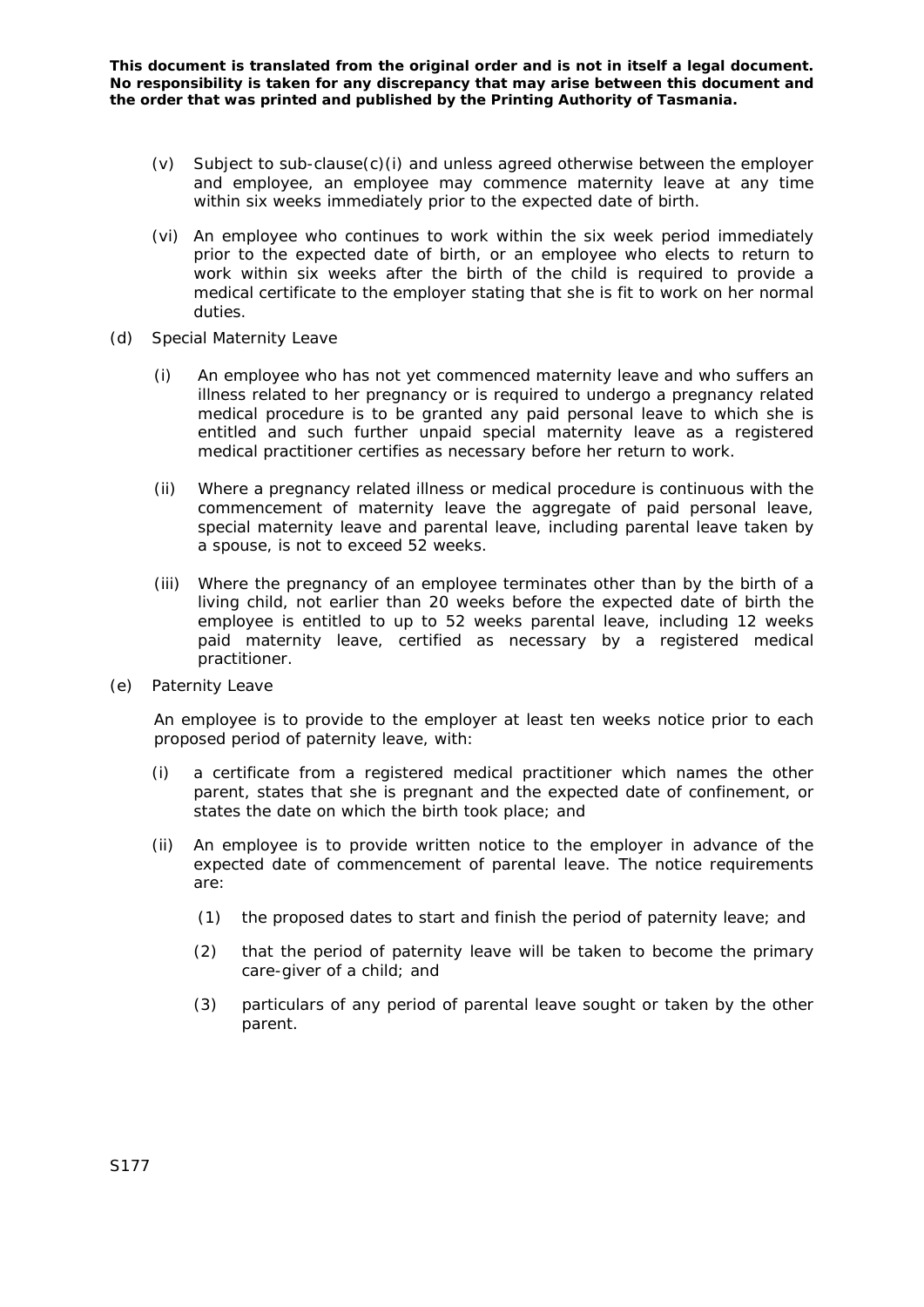An employee is not in breach of sub-clause (e) if the failure to give the required period of notice is due to the birth occurring earlier than expected, or due to the death of the mother of the child, or other compelling circumstances.

- (f) Adoption Leave
	- (i) After twelve months continuous service an employee identified as the primary care giver is entitled to 12 weeks paid adoption leave, which forms part of the 52 week entitlement.
	- (ii) An employee is to notify the employer at least ten weeks in advance of the date of commencement of adoption leave and the period of leave to be taken. An employee may commence adoption leave prior to providing such notice where, through circumstances beyond the control of the employee, the adoption of a child takes place earlier than expected.
	- (iii) Before commencing adoption leave, an employee is to provide the employer with a statutory declaration stating:
		- (1) the employee is seeking adoption leave to become the primary caregiver of the child; and
		- (2) particulars of any period of adoption leave sought or taken by the employee's spouse.
	- (iv) An employer may require an employee to provide confirmation of the placement from the appropriate government authority.
	- (v) Where the placement of a child for adoption with an employee does not proceed or continue, the employee is to notify the employer immediately and the employer is to nominate a time not exceeding four weeks from receipt of notification for the employee's return to work.
	- (vi) An employee is not in breach of this clause as a consequence of failure to give the required periods of notice if the failure is due to a requirement of an adoption agency to accept earlier or later placement of a child, or due to the death of a spouse, or other compelling circumstances.
	- (vii) An employee seeking to adopt a child is entitled to unpaid leave to attend any compulsory interviews or examinations that are necessarily part of the adoption procedure. The employee and the employer are to agree on the length of the unpaid leave. Where agreement cannot be reached, the employee is entitled to take up to two days unpaid leave. If available paid leave, other than personal leave, may be taken instead.
	- (viii)Adoption leave with pay may be granted in cases where a child is over 5 years of age and special circumstances exist.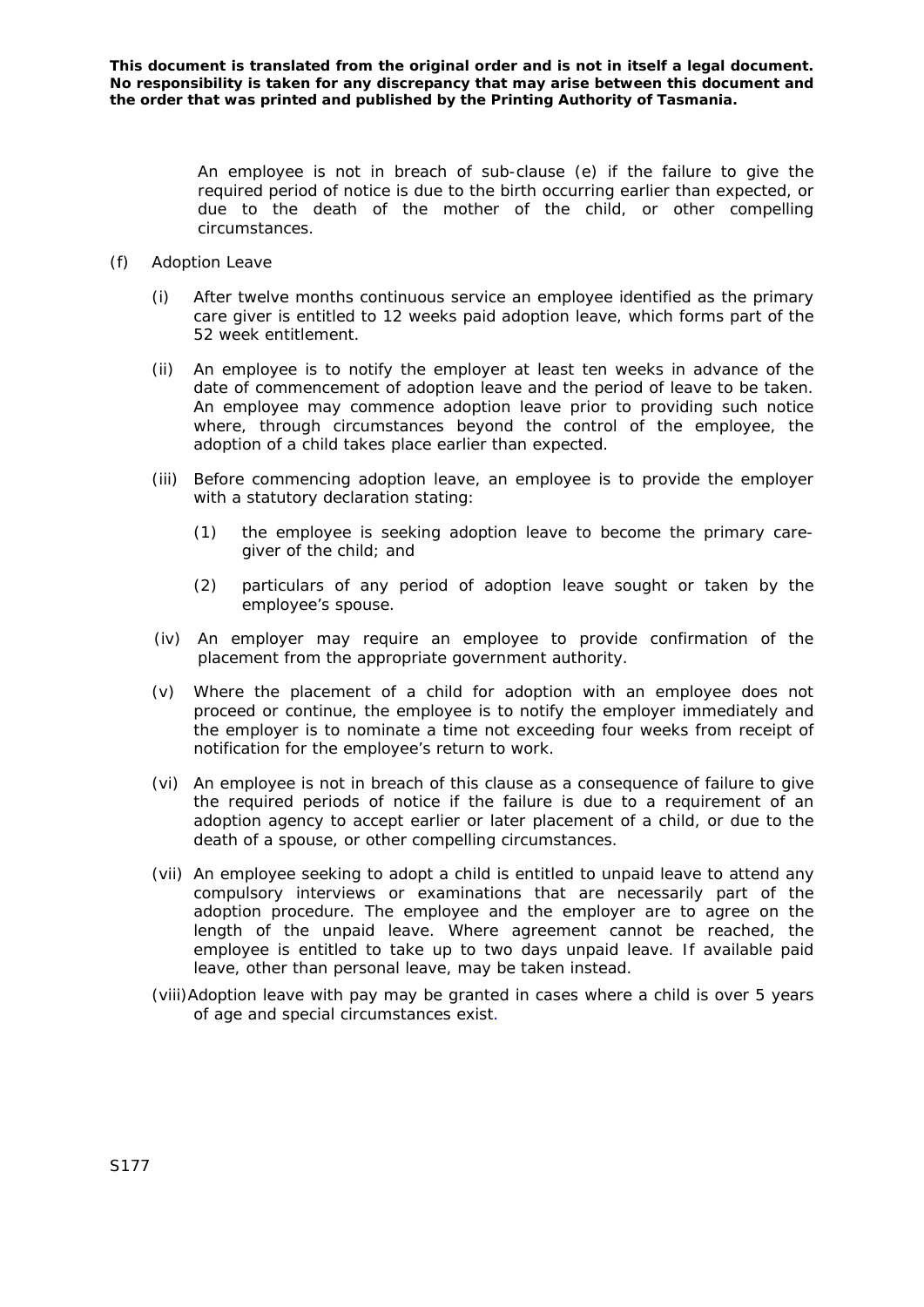(g) Variation of Period of Parental Leave

With the agreement of the employer an employee may shorten or extend the period of parental leave, provided the maximum of 52 weeks is not exceeded. Any such change is to be notified at least four weeks prior to the commencement of the requested changed arrangements.

- (h) Parental leave and other entitlements
	- (i) An employee may, in lieu of or in conjunction with parental leave, access any accrued annual leave or long service leave entitlements subject to the total amount of leave not exceeding 52 weeks.
	- (ii) Unpaid leave
		- (1) A period of unpaid leave is available according to this clause and may form part of an employee's parental leave entitlement.
		- (2) Any period of parental leave without pay in excess of 20 working days is regarded as leave without pay for accrual purposes, including for annual leave, personal leave and long service leave but does not break an employee's continuity of service.
- (i) Transfer to a Safe Job
	- (i) Where an employee is pregnant and, in the opinion of a registered medical practitioner, illness or risks arising out of the pregnancy or hazards connected with the work assigned to the employee make it inadvisable for the employee to continue at her present work, the employee is to be transferred to a safe job , if the employer deems it practicable, until maternity leave commences.
	- (ii) If the transfer to a safe job is not practicable, the employee may elect, or the employer may require the employee to commence parental leave for such time as is certified necessary by a registered medical practitioner.
- (j) Returning to Work After a Period of Parental Leave
	- (i) An employee is to notify of their intention to return to work after a period of parental leave at least four weeks prior to the expiration of the leave.
	- (ii) An employee is to notify of their intention to return to work on a part-time basis after a period of parental leave at least 8 weeks prior to the expiration of leave to enable the employer to satisfy the requirements of these provisions.
	- (iii) When an employee returns to work after a period of parental leave an employee is entitled to undertake the duties allocated to the position which they held immediately before proceeding on parental leave and which the employee would have continued to undertake but for taking parental leave:
		- (1) if the female employee was moved to safe duties because of the pregnancy – immediately before the move; or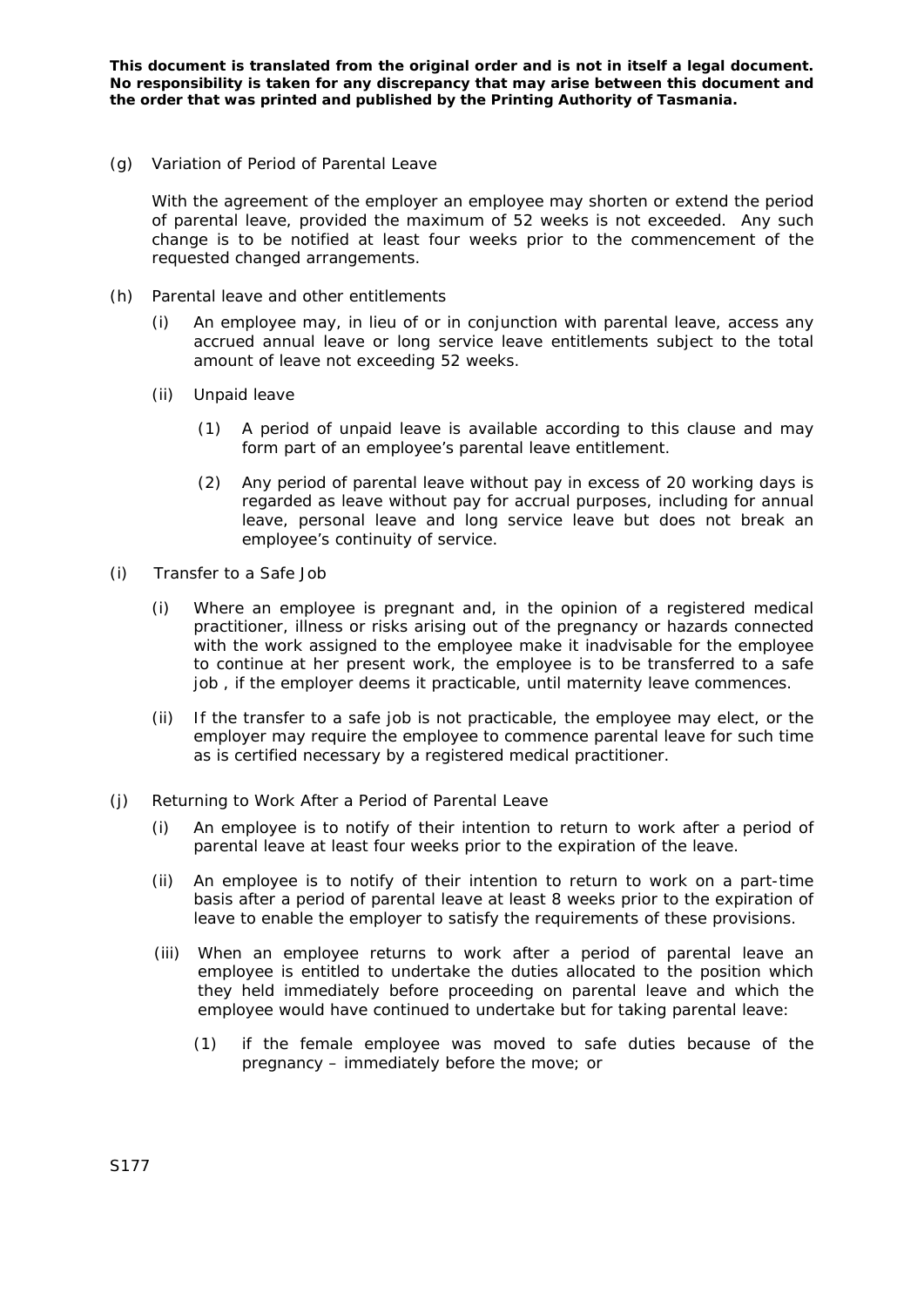- (2) if the female employee began working part-time because of the pregnancy – immediately before the part-time work began; or
- (3) otherwise immediately before the employee commenced maternity leave, except duties for which the employee was in receipt of a higher or more responsible duties allowances, unless the employee resumes those duties upon returning to work.
- (iv) If those duties no longer exist, the employer is to assign similar duties at the same classification, as appropriate, to the employee.
- (k) Right to request
	- (i) An employee entitled to parental leave pursuant to the provisions of clause (b)(i) may request the employer to allow the employee to return from a period of parental leave on a part-time basis until the child reaches school age to assist the employee in reconciling work and parental responsibilities.
	- (ii) The employer is to consider the request having regard to the employee's circumstances and, provided the request is genuinely based on the employee's parental responsibilities, may only refuse the request on reasonable grounds related to the effect on the workplace or the employer's business. Such grounds might include cost, lack of suitable replacement staff, loss of efficiency and effectiveness, the specialised nature of the work and the impact on customer service.
	- (iii) An employee may return to work on a modified basis that may involve the employee:
		- (1) working on different days or at different times, or both; and/or
		- (2) working on fewer days or for fewer hours or both, and/or
		- (3) undertaking different duties at the same classification;

 than the employee worked immediately before commencing parental leave, other than for an employee to whom sub-clause (i) applied.

- (l) Replacement Employees
	- (i) A replacement employee is an employee specifically engaged or promoted or transferred for a fixed-term as a result of another employee proceeding on parental leave.
	- (ii) Prior to engagement, a replacement employee is to be informed of the fixedterm nature of the employment and of the rights of the employee who is being replaced, including that the engagement may be subject to variation according to sub-clause (g) and the right to request provisions of sub-clause (b)(iii).